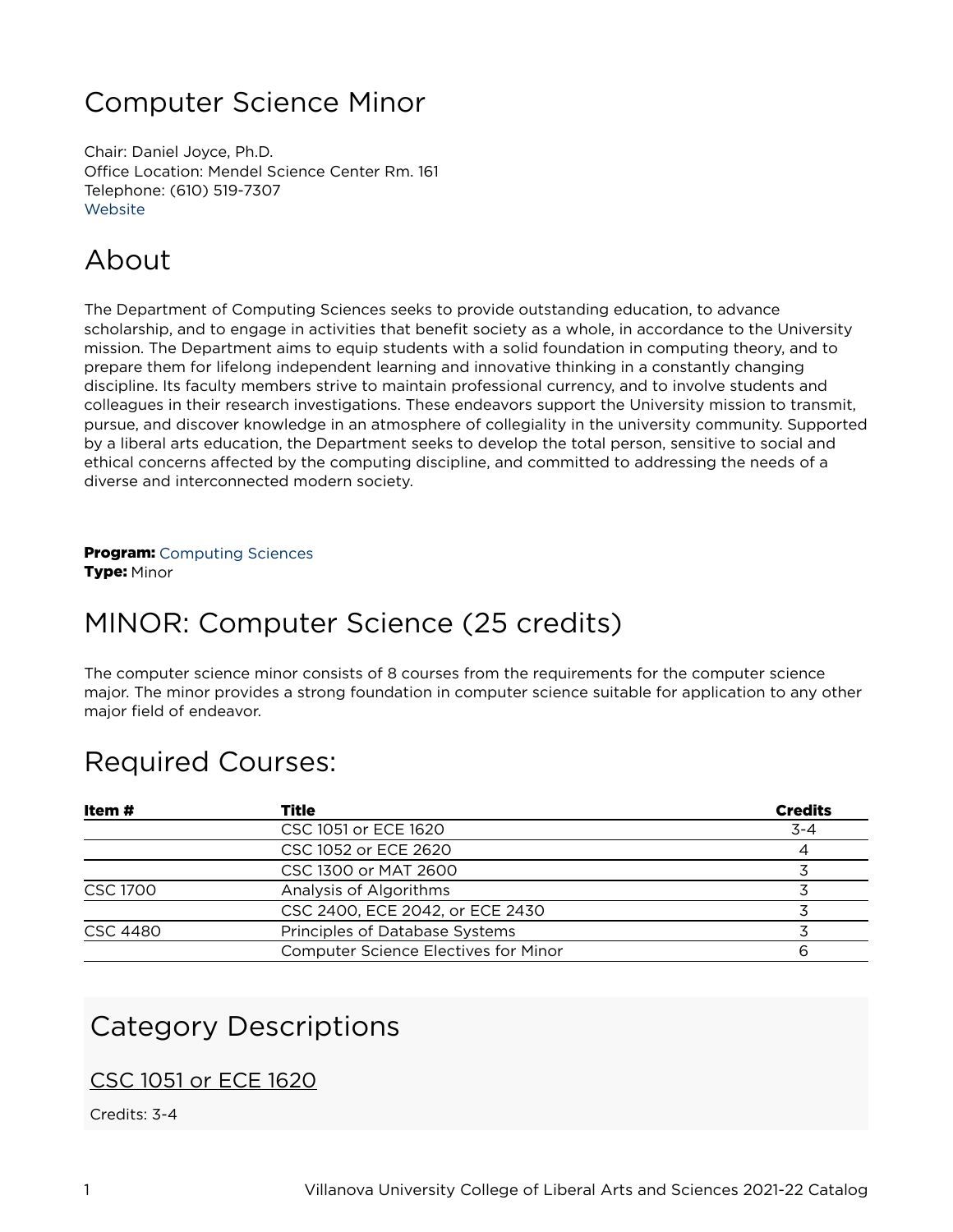Select 1 class from these options.

| Item #   | Title                     | <b>Credits</b> |
|----------|---------------------------|----------------|
| CSC 1051 | Algorithms & Data Struc I |                |
| ECE 1620 | Egr Prog & Applic         |                |

### CSC 1052 or ECE 2620

Credits: 4

Select 1 class from these options.

| Item#    | Title                         | <b>Credits</b> |
|----------|-------------------------------|----------------|
| CSC 1052 | Algorithms & Data Struc II    |                |
| ECE 2620 | C++, Algorithms & Data Struct |                |

#### CSC 1300 or MAT 2600

Credits: 3

Select 1 class from these options.

| Item #          | Title                       | <b>Credits</b> |
|-----------------|-----------------------------|----------------|
| CSC 1300        | Discrete Structures         |                |
| <b>MAT 2600</b> | <b>Foundation of Math I</b> |                |

#### CSC 2400, ECE 2042, or ECE 2430

Credits: 3

Select 1 class from these options.

| Item #   | <b>Title</b>                 | <b>Credits</b> |
|----------|------------------------------|----------------|
| CSC 2400 | Computer Systems I           |                |
| ECE 2042 | <b>Fundamentals of CPE I</b> |                |
| ECE 2430 | Embedded Systems I           |                |

### Computer Science Electives for Minor

Credits: 6

Select 2 Classes from the list below.

• Note: Students can choose either CSC 4900 or ECE 4470 as an elective. Both may not be counted toward the minor.